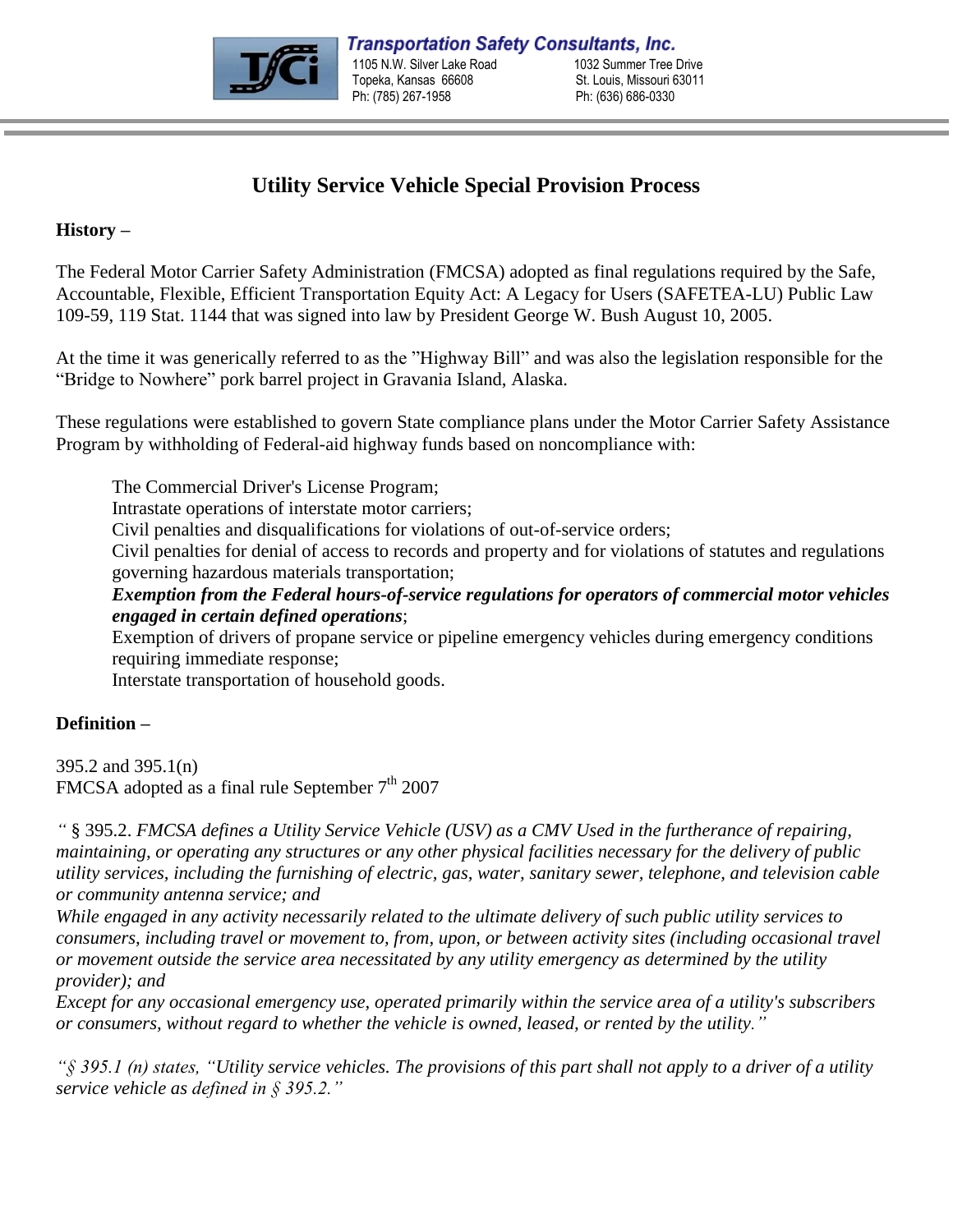# **Application –**

To date there remains a lot of confusion about the applicability of this rule to subcontractors of utility companies. The transportation industry had adopted the position that the rule only applied to the utility companies by focusing on the terminology of "ultimate delivery" in the definition to mean the utility provider. Over time TSCI maintained a dialogue with state trucking agencies and with FMCSA Safety Investigators and Liaisons and the position of each entity varied. The understanding ranged from the rule having no application, to only applying during the act of service in the field, but not for the transportation of private heavy machinery to and from the job site.

Knowing that were working in an unprecedented area of compliance, we established a plan. The goal was to request an exemption from Hours of Service as a subcontractor during periods of emergency repair work needed to restore the delivery of a utility as established by our customer's contracts. We understood that this effort could risk an increase in CSA-SMS safety scores from roadside inspections and could result in an eminent audit from FMCSA to review all areas of USDOT compliance. We made the decision that before we could request a review for this exemption from the FMCSA that our CSA-SMS scores in all categories would have to be within extreme compliance levels.

Prior to rolling out our Utility Service Vehicle exemption plan we implemented the following changes.

- 1.) Driver Qualification auditing and management system
- 2.) Maintenance recordkeeping program
- 3.) Driver DOT Training
	- a. Understanding CSA
	- b. Pre-trip/Post-trip inspection process and recordkeeping
	- c. New Entry Training
	- d. Hours of Service training
	- e. Substance & Alcohol Abuse Awareness
	- f. Roadside Inspections
- 4.) Supervisor / Management DOT Training programs
- 5.) Internal mock DOT compliance audits

Over the period of 18-24 months we reduced our safety scores to levels that on unregistered on the CSA safety management system and began the process of drafting our Utility Service Vehicle policy.

# **Clarification –**

Prior to contacting the FMCSA with our request, as part of our due diligence we prepared data as it related to:

- 1.) Percentage of utility company customers
- 2.) Percentage of all work completed for utility customers
- 3.) Percentage of revenue generated by utility customers
- 4.) Construction office locations (permanent and temporary)
- 5.) Service area maps of each utility customer
- 6.) Copies of agreements from each utility customer